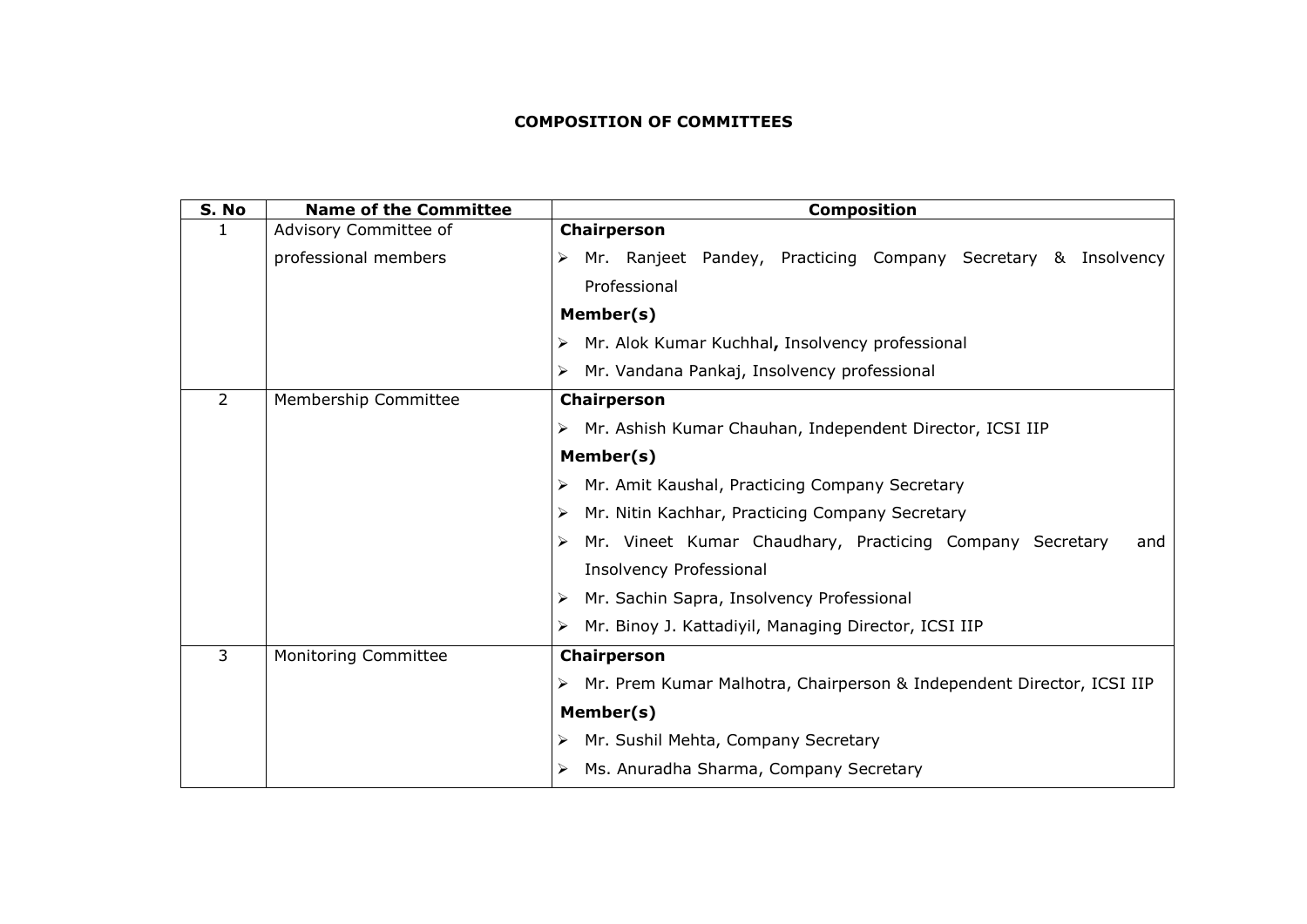|   |                               | Mr. Binoy J. Kattadiyil, Managing Director, ICSI IIP<br>➤                  |
|---|-------------------------------|----------------------------------------------------------------------------|
| 4 | Grievance Redressal Committee | Chairman                                                                   |
|   |                               | Mr. Prem Kumar Malhotra, Chairperson & Independent Director, ICSI IIP      |
|   |                               | Member(s)                                                                  |
|   |                               | Mr. N P S Chawla, Advocate and Insolvency Professional                     |
|   |                               | Mr. Sanjeev Ahuja, Insolvency Professional<br>➤                            |
|   |                               | Mr. Binoy J. Kattadiyil, Managing Director, ICSI IIP                       |
| 5 | <b>Disciplinary Committee</b> | Chairman                                                                   |
|   |                               | Mr. Gopal Krishna Agarwal, Independent Director, ICSI IIP                  |
|   |                               | Member(s)                                                                  |
|   |                               | Mr. S. P. Narang, Past Secretary, ICSI & Govt. Nominee<br>➤                |
|   |                               | Mr. Manish Gupta, Vice President, ICSI and Nominee Director, ICSI IIP<br>➤ |
|   |                               | Mr. Binoy J. Kattadiyil, Managing Director, ICSI IIP                       |
| 6 | Appellate Panel               | <b>Chairman</b>                                                            |
|   |                               | Mr. Prem Kumar Malhotra, Chairperson & Independent Director, ICSI IIP      |
|   |                               | Member(s)                                                                  |
|   |                               | Mr. Ranjeet Pandey, Practicing Company Secretary and Insolvency<br>➤       |
|   |                               | Professional                                                               |
|   |                               | Mr. S. Balasubramanian, Ex-Chairman, IBBI Nominee                          |